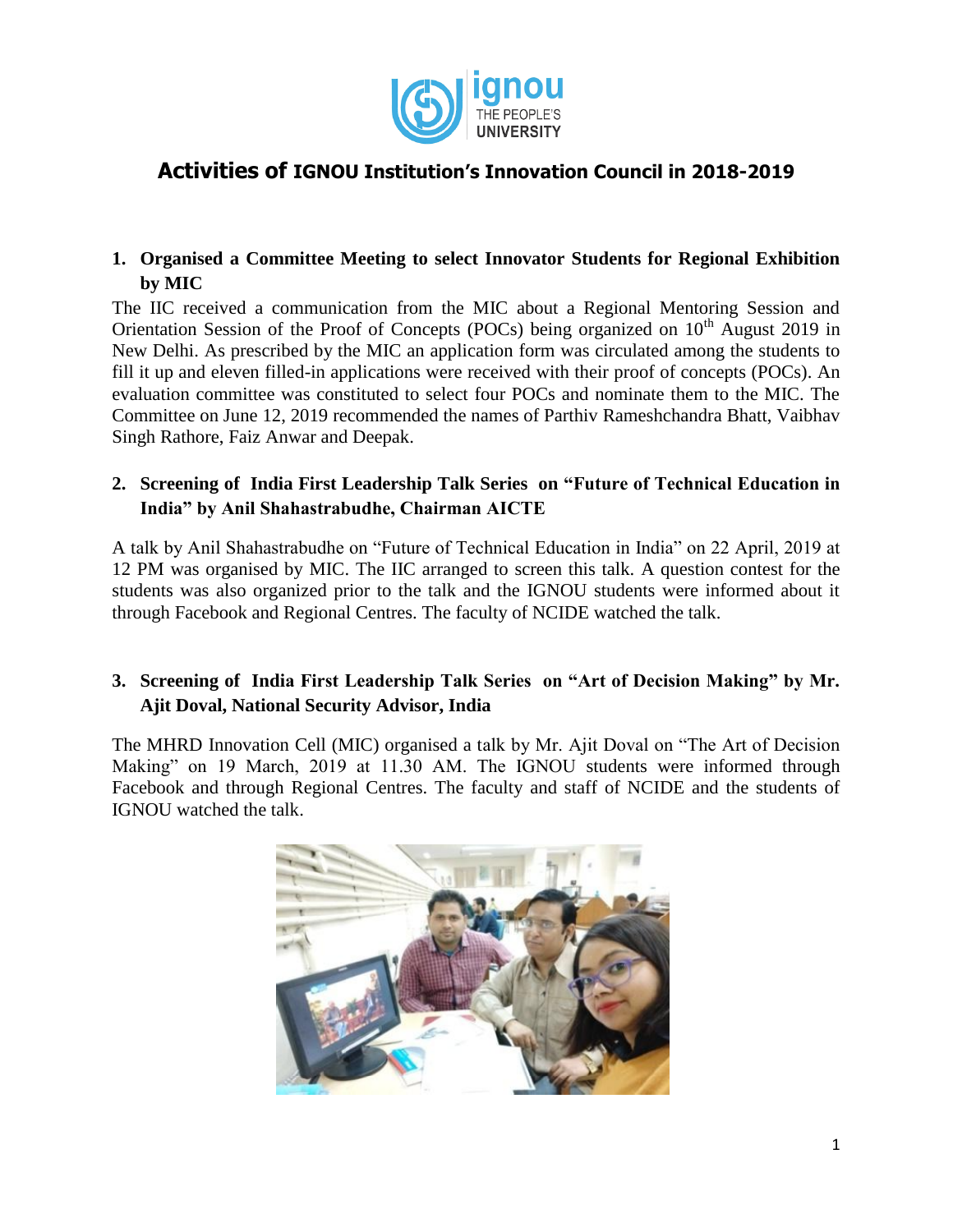#### **4. Workshop on "Business Plan Development" for Students**

A workshop on Business Plan Development was organised by IIC for all the selected students of the Idea Competition on  $01<sup>st</sup>$  March 2019. The workshop was aimed to impart knowledge and skills related to Intellectual Property Rights, Design thinking, and Business Plan Development and facilitate them to convert their ideas into innovative products and services.



#### **5. Festival of Ideas**

A Festival of Ideas was organized by the Institution"s Innovation Council (IIC), NCIDE, for selected students on February 28 and 1<sup>st</sup> March, 2019 at IGNOU, Maidan Garhi, New Delhi. In this Festival, the ideas selected on the basis of an "Idea Competition" were showcased and presented by the ideators. The selected students were



invited to participate and



present their ideas in the Festival. Further, the students were mentored and nurtured through a workshop for developing business plan to work on their ideas. An abstract of the twenty ideas and innovations of the students was compiled and published by NCIDE. It is available at

http://ignou.ac.in/userfiles/2 %20%20Abstracts%20of%20Idea%20Competition%202019.pdf.

#### **6. One-day Workshop on "Cognitive Skills, Design Thinking and Critical Thinking"**

A "One-day Workshop on Cognitive Skills, Design Thinking and Critical Thinking" was organized for the Research Scholars of IGNOU under the aegis of Institution"s Innovation Council (IIC) on January 17, 2019. The main objectives of this one-day workshop were to sensitize the participants about cognitive skills, design thinking process and critical



thinking in general, and education in particular, discuss how to improve their cognitive skills, metacognitive skills and critical thinking, and explain cognitive skills, design thinking process and critical thinking to them through individual and group activities. A total of forty research scholars participated. Professor Prabir Kumar Biswas, an eminent Psychologist and Educationist and Professor in Staff Training Research Institute of Distance Education (STRIDE) was invited